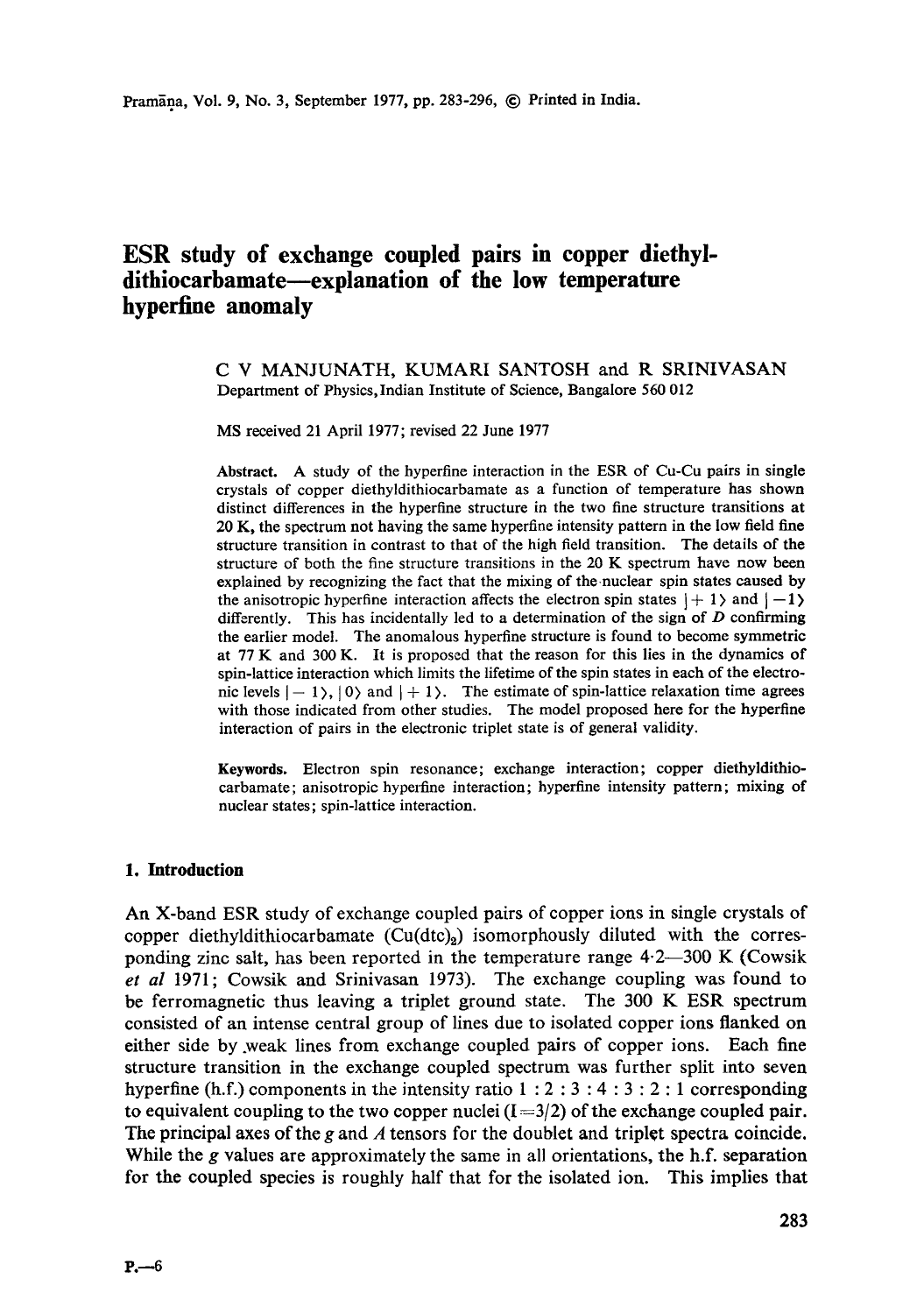exchange is sufficiently fast to average the h.f. interaction to half that for the single ion.

ESR studies at low temperature were taken up mainly to determine J. Spectra were recorded with H||  $D_{\text{max}}$  (maximum zero field splitting in the ac plane) and  $H \parallel D_z$ (the z-axis of the fine structure tensor), at various temperatures down to 4-2 K. A striking feature of the low temperature recording is the apparent inequivalence of the two fine structure transitions. Although the high field fine structure transition consists of hyperfine line intensities expected of two equivalently coupled copper nuclei, the low field transition is weaker and appears to be split into a large number of lines. In the next section we take up a discussion of the 20 K spectrum. In section 3 we discuss the spectrum at higher temperatures. We conclude by pointing out the applicability of some of the observations we have made here, to other situations.



Figure 1. ESR spectra of copper diethyldithiocarbamate with  $H \parallel D_{\text{max}}$  (a) at 20 K. The stick diagram shows the calculated spectrum (b) at 77 K and (c) at 300 K. Note the marked departure from ' equivalent coupling ' in the low field component at 20 K.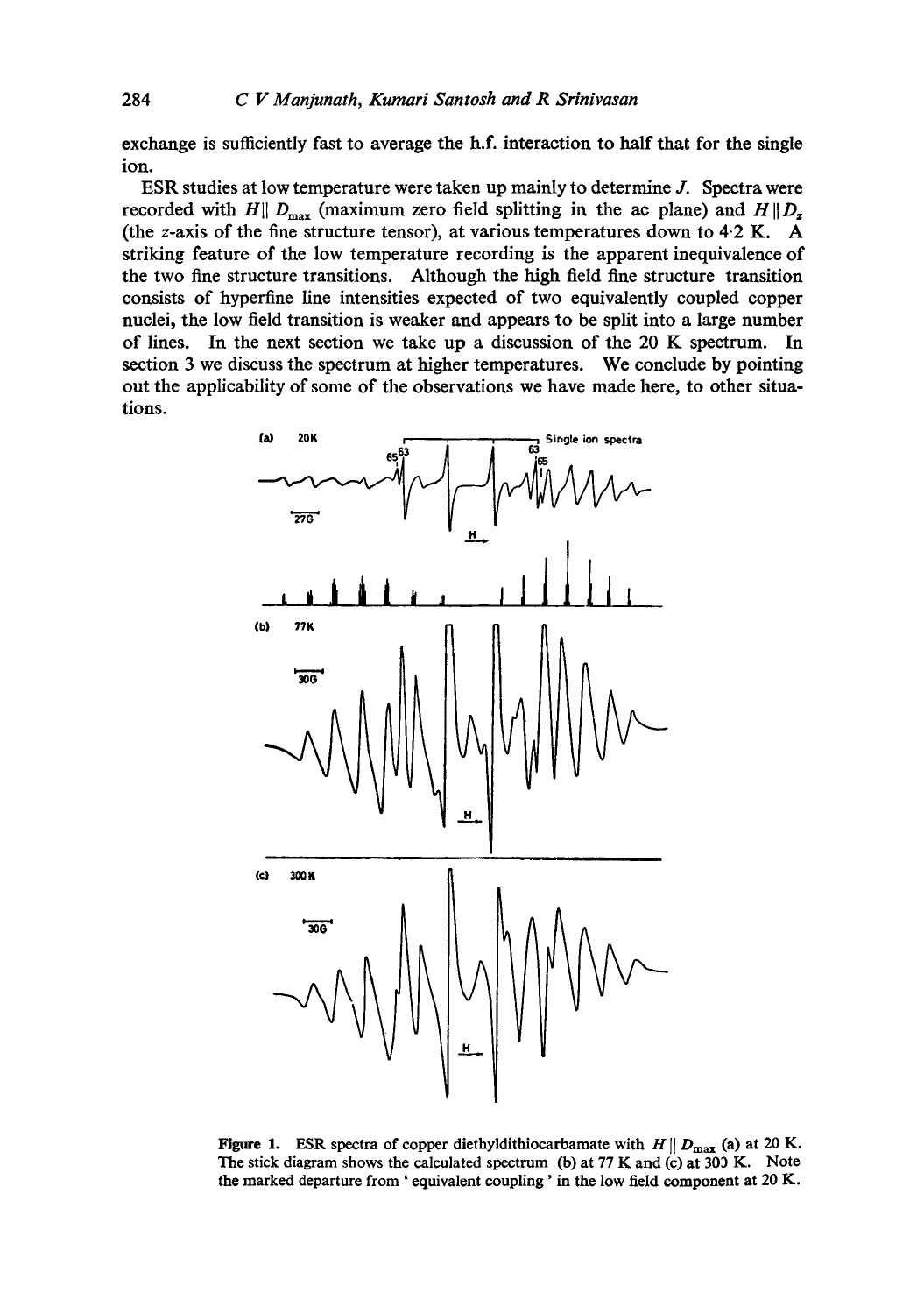#### **2. 20K spectrum**

A recording of the 20 K spectrum for  $H\|D_{\text{max}}$  is shown in figure 1a. The figure clearly shows the absence of hyperfine intensities in the ratio  $1:2:3:4:3:2:1$ in the low field fine structure transition quite unlike what is seen for the high field fine structure transition. Minakata and Iwasaki (1972) have examined a similar situation in free radical pairs where proton h.f. structure in the two fine structure components show differences.

For the electron spin multiplet system containing nuclear spins, the spin-Hamiltonian may be written as

$$
\mathcal{H} = J\mathbf{S}_1 \cdot \mathbf{S}_2 + H\beta \mathbf{S} \cdot \mathbf{g} \cdot \mathbf{p} + \mathbf{S} \cdot \mathbf{D} \cdot \mathbf{S} + \frac{\Sigma}{j} N \left[ \mathbf{S} \cdot \mathbf{A}_j \cdot \mathbf{I}_j \right] - \frac{\Sigma}{j} \nu_{nj} \mathbf{p} \cdot \mathbf{I}_j
$$
\n(1)

where  $v_{ni} = g_{ni} \beta_{ni} H/hc$  which, for copper nucleus at 9.3 GHz is 1.29  $\times$  10<sup>-4</sup> cm<sup>-1</sup>. The successive terms on the right hand side represent the contributions from exchange, electronic Zeeman, electronic spin-spin, hyperfine and nuclear Zeeman interactions respectively. **D**, J and **A** are given in wavenumber units, **p** is the unit vector along  $H, N$  is the constant parameter which relates the hyperfine coupling tensor in the doublet system (i.e., uncoupled ion) to that in the multiplet system (i.e., exchange coupled pair). In this case  $N = 1/2$  as would be expected for a system with  $J \ge A$ (Slichier 1955). It is shown in the appendix how the h.f. interaction leads to a situation where the electron spin is quantized along a direction different from that of the



Figure 2. Diagram illustrating a case where the external magnetic field is applied away from the principal axes, the vector addition of the fields of the nucleus (1) due to the magnetic electrons ( $H_{\text{electron}}$ ) and (2) due to the external magnetic field  $H_0$ .  $\eta(+1)$  p and  $\eta(-1)$  p are the directions of the resultant field along which the nuclei are quantized for the electronic levels  $| + 1 \rangle$  and  $| -1 \rangle$  respectively. Note that the change in the orientation of the resultant field denoted by  $\theta_{-1}$  and  $\theta_{+1}$ , is more for the electronic transition  $|0\rangle \leftrightarrow |-1\rangle$  than for the transition  $|0\rangle \leftrightarrow |+1\rangle$ .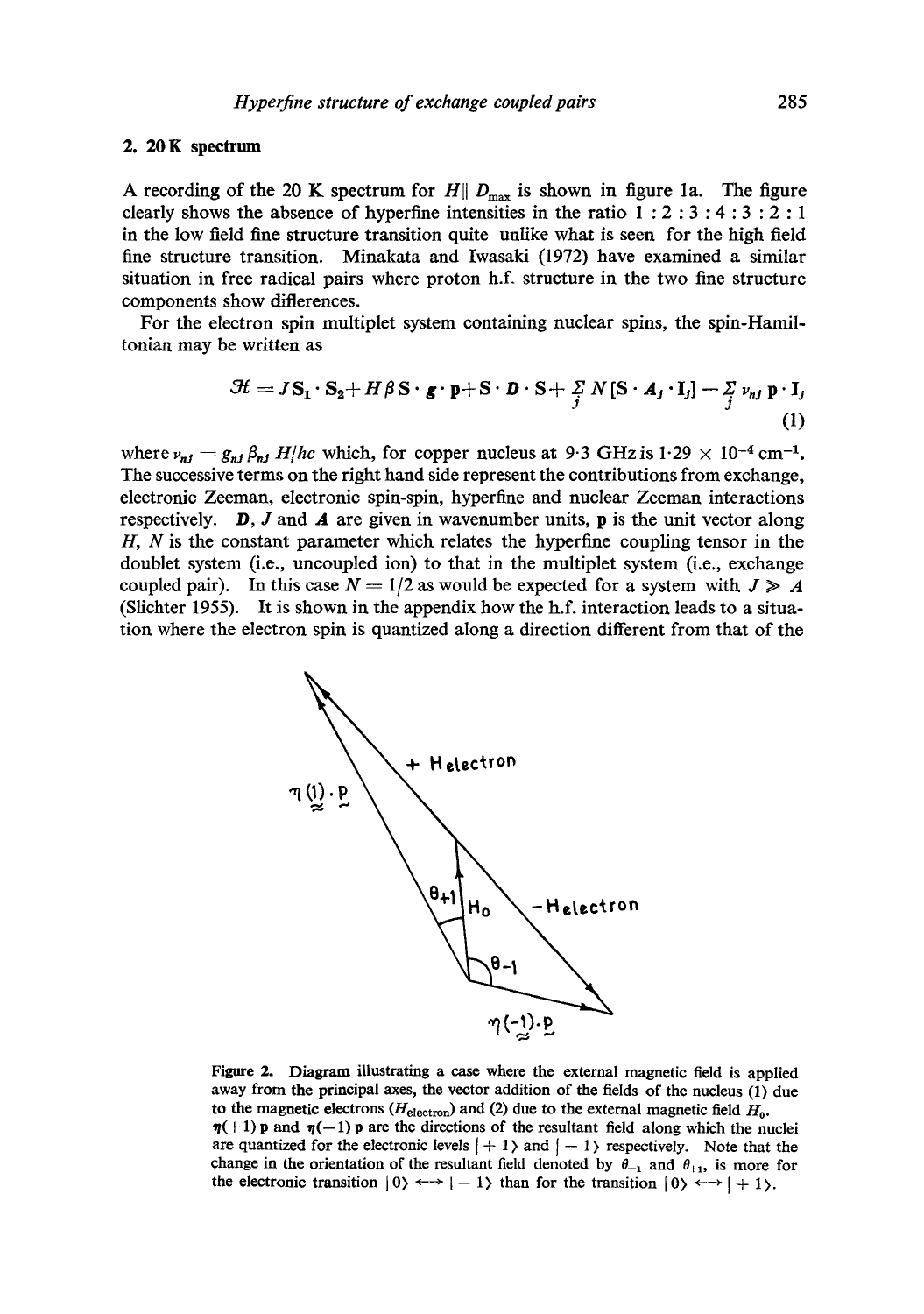| ֪ׅ֪ׅ֖֚֡֬֝֬֝֬֝֬֝֬֝֬֝֬֝֬֝֬֝֬֝֬֝֬֝֬֝֬֝֬֝֬֝֬֝                       |  |
|-----------------------------------------------------------------|--|
|                                                                 |  |
|                                                                 |  |
|                                                                 |  |
|                                                                 |  |
|                                                                 |  |
| ֖֖֖ׅׅ֧֚֚֚֚֚֚֚֚֚֚֚֚֚֚֚֚֚֚֚֡֝֝֕֓֡֡֬֝֬֓֡֬֝֓֬֝֓֬֝֓֬֓֝֬֓֞֓֬֝֓֬֓֞֬֝֓֬ |  |
|                                                                 |  |
|                                                                 |  |
|                                                                 |  |
|                                                                 |  |
|                                                                 |  |
|                                                                 |  |
|                                                                 |  |
|                                                                 |  |
|                                                                 |  |
|                                                                 |  |
|                                                                 |  |
|                                                                 |  |
|                                                                 |  |
|                                                                 |  |
|                                                                 |  |
|                                                                 |  |
|                                                                 |  |
|                                                                 |  |
|                                                                 |  |
|                                                                 |  |
| l                                                               |  |
|                                                                 |  |
|                                                                 |  |
| J                                                               |  |
|                                                                 |  |

286

|                |                                                                                                                                                                                                                                                                         | Electron transition $ 0\rangle \leftarrow \rightarrow  1\rangle$ Electron transition $ 1\rangle \leftarrow \rightarrow  0\rangle$                            |                                               |                                                                                                                 |                                               |
|----------------|-------------------------------------------------------------------------------------------------------------------------------------------------------------------------------------------------------------------------------------------------------------------------|--------------------------------------------------------------------------------------------------------------------------------------------------------------|-----------------------------------------------|-----------------------------------------------------------------------------------------------------------------|-----------------------------------------------|
| ż              | <b>Transition states</b>                                                                                                                                                                                                                                                | Line position                                                                                                                                                |                                               | Line position                                                                                                   |                                               |
|                | $(3/2, 3/2; 3/2, 3/2; 3/2; 3/2; 1/2, 3/2)$<br>$(3/2, 3/2; 3/2; 1/2), (3/2, 3/2; 1/2, 3/2)$<br>$(3/2, 3/2; -1/2), (3/2, 3/2; -1/2, 3/2), (3/2, 3/2; 1/2, 1/2)$<br>$(3/2, 3/2; -3/2), (3/2, 3/2; -3/2), (3/2, 3/2; 1/2, -1/2)$<br>$(3/2, 3/2; 1/2, -3/2$                  | $\begin{array}{l} \ln\left(-1\right)(3)-\ln(0)(3) \\ \ln\left(-1\right)(2)-\ln(0)(3) \\ \ln\left(-1\right)(2)-\ln(0)(3) \\ \ln(-1)(1)-\ln(0)(3) \end{array}$ | $3 \times 10^{-5}$<br>0.001<br>$\overline{6}$ |                                                                                                                 | ತಿ<br>ಇಂಕಿ                                    |
|                |                                                                                                                                                                                                                                                                         | $\frac{1}{\eta}(-1)(0)-\frac{1}{\eta}(0)(1)$                                                                                                                 | 0.066                                         | $ \eta(0) (0) -  \eta(1) (3)$                                                                                   | 0.044                                         |
|                |                                                                                                                                                                                                                                                                         | $\frac{1}{\eta}(-1)(-1)-\frac{1}{\eta}(0)(3)$                                                                                                                | 0.21                                          | $ \eta(0) (-1)- \eta(1) (3)$                                                                                    | $2\times10^{-4}$                              |
| <b></b>        | $(3/2, 3/2; -1/2, -3/2), (3/2, 3/2; -3/2, -1/2)$<br>$(3/2, 1/2; 3/2, 3/2), (1/2, 3/2; 3/2, 3/2)$<br>$(3/2, 1/2; 3/2, 1/2), (1/2, 3/2; 3/2; 1/2), (3/2, 1/2, 1/2, 3/2),$<br>$(1/2, 3/2; 1/2, 3/2; 1/2, 3/2)$                                                             | $\frac{1}{17}(-1)(-2)-\frac{1}{17}(0)(3)$<br>$\frac{1}{17}(-1)(-3)-\frac{1}{17}(0)(3)$<br>$\frac{1}{17}(-1)(3)-\frac{1}{17}(0)(2)$                           | $8 \times 10^{-4}$<br>र लु<br>इ.              | $\frac{1}{n}(0)((-2)-(n(1))(3)\n\frac{1}{n}(0)(-3)-(n(1))(3)\n\frac{1}{n}(0)(3) - (n(1))(2)\n\frac{1}{n}(0)(3)$ | $8 \times 10^{-8}$<br>$9 \times 28$<br>$0.28$ |
|                |                                                                                                                                                                                                                                                                         | $ \eta(-1)(2)- \eta(0)(2) $                                                                                                                                  | 0.016                                         | $ \eta(0)(2)- \eta(1)(2) $                                                                                      | $\frac{8}{1}$                                 |
| $\mathbf{a}$   | $(3/2, 1/2; 3/2, -1/2), (1/2, 3/2; 3/2, -1/2), (3/2, 1/2; -1/2, 3/2)$<br>$(1/2, 3/2; -1/2, 3/2), (3/2, 1/2; 1/2, 1/2), (1/2, 3/2; 1/2, 1/2)$                                                                                                                            | $ \eta(-1) (1) -  \eta(0) (2)$                                                                                                                               | 0.121                                         | $\mathbf{p}(1) = \mathbf{p}(1)(0)$                                                                              | 0.604                                         |
| $\mathbf{I}$   |                                                                                                                                                                                                                                                                         |                                                                                                                                                              |                                               |                                                                                                                 |                                               |
| $\vec{a}$      | $\begin{array}{l} (3/2, 1/2; 3/2, -3/2), (1/2, 3/2; 3/2, -3/2), (3/2, 1/2; -3/2, 3/2),\\ (1/2, 3/2; -3/2, 3/2), (3/2, 1/2; -1/2), (1/2, 3/2; 1/2; -1/2)\\ (3/2, 1/2; 1/2; -1/2, 1/2), (1/2, 3/2; -1/2, 1/2)\\ (3/2, 1/2; 1/2, -3/2), (1/2, 3/2; 1/2, -3/2), (3/2, 1/2;$ | $ \eta(-1) (0)- \eta(0) (2)$                                                                                                                                 | 0.39                                          | $\mathsf{I}\mathsf{n}(0) = \mathsf{I}\mathsf{n}(1)$                                                             | 0.114                                         |
| $\mathbf{13}$  |                                                                                                                                                                                                                                                                         | $ \eta(-1) (-1)- \eta(0) (2)$                                                                                                                                | 1.066                                         | $ \eta(0) (-1)- \eta(1) (2)$                                                                                    | ត្ត                                           |
| $\vec{a}$      | $(3/2, 1/2; -1/2, -3/2),$<br>$(3/2, 1/2; -1/2, -3/2),$<br>$(1/2, 3/2; -1/2, -3/2),$<br>$(3/2, 1/2; -3/2, -1/2),$<br>$(1/2, 1/2; -3/2, -3/2),$<br>$(1/2, 3/2; -3/2, -3/2),$                                                                                              | $\frac{1}{4}$ $\frac{1}{4}$ $\frac{(-1)}{(-1)(-3)} - \frac{1}{4}$ $\frac{1}{0}$ $\frac{1}{2}$ $\frac{1}{2}$                                                  | ५५<br>००                                      | $\frac{1}{4}(0)(-2) - \frac{1}{4}(1)(2)$<br>$\frac{1}{4}(0)(-3) - \frac{1}{4}(1)(2)$                            | $\frac{3 \times 10^{-4}}{6 \times 10^{-6}}$   |
| $\frac{5}{1}$  | $(3/2, -1/2; 3/2, 3/2), (-1/2, 3/2; 3/2, 3/2), (1/2, 1/2; 3/2, 3/2)$                                                                                                                                                                                                    | $(\eta(-1)(3) - (\eta(0))(1)$                                                                                                                                | $\overline{5}$                                | $\ln(1)(1) = \ln(1)(1)$                                                                                         | 300                                           |
| $\frac{6}{1}$  |                                                                                                                                                                                                                                                                         |                                                                                                                                                              |                                               |                                                                                                                 |                                               |
| $\overline{1}$ | $(3/2, -1/2; 3/2, 1/2), (-1/2, 3/2; 3/2, 1/2), (3/2, -1/2; 1/2, 3/2),$<br>$(-1/2, 3/2; 1/2, 3/2), (1/2, 1/2; 3/2, 1/2),$<br>$(3/2, -1/2; 3/2, -1/2), (-1/2, 3/2; 3/2, -1/2),$<br>$(3/2, -1/2, 3/2), (-1/2, 3/2; 3/2, -1/2),$<br>$(3/2, -1/2, 3/2, 1/2, 1/2, (-1/2$      | $\ln(-1)(2) - \ln(0)(1)$                                                                                                                                     | 0.122                                         | $ \eta(0) (2) -  \eta(1) (1)$                                                                                   | 0.584                                         |
|                |                                                                                                                                                                                                                                                                         | $ \eta(-1) (1)- \eta(0) (1)$                                                                                                                                 | 0.463                                         | $\ln(0)(1) - \ln(1)(1)$                                                                                         | 1:51                                          |

# C V Manjunath, Kumari Santosh and R Srinivasan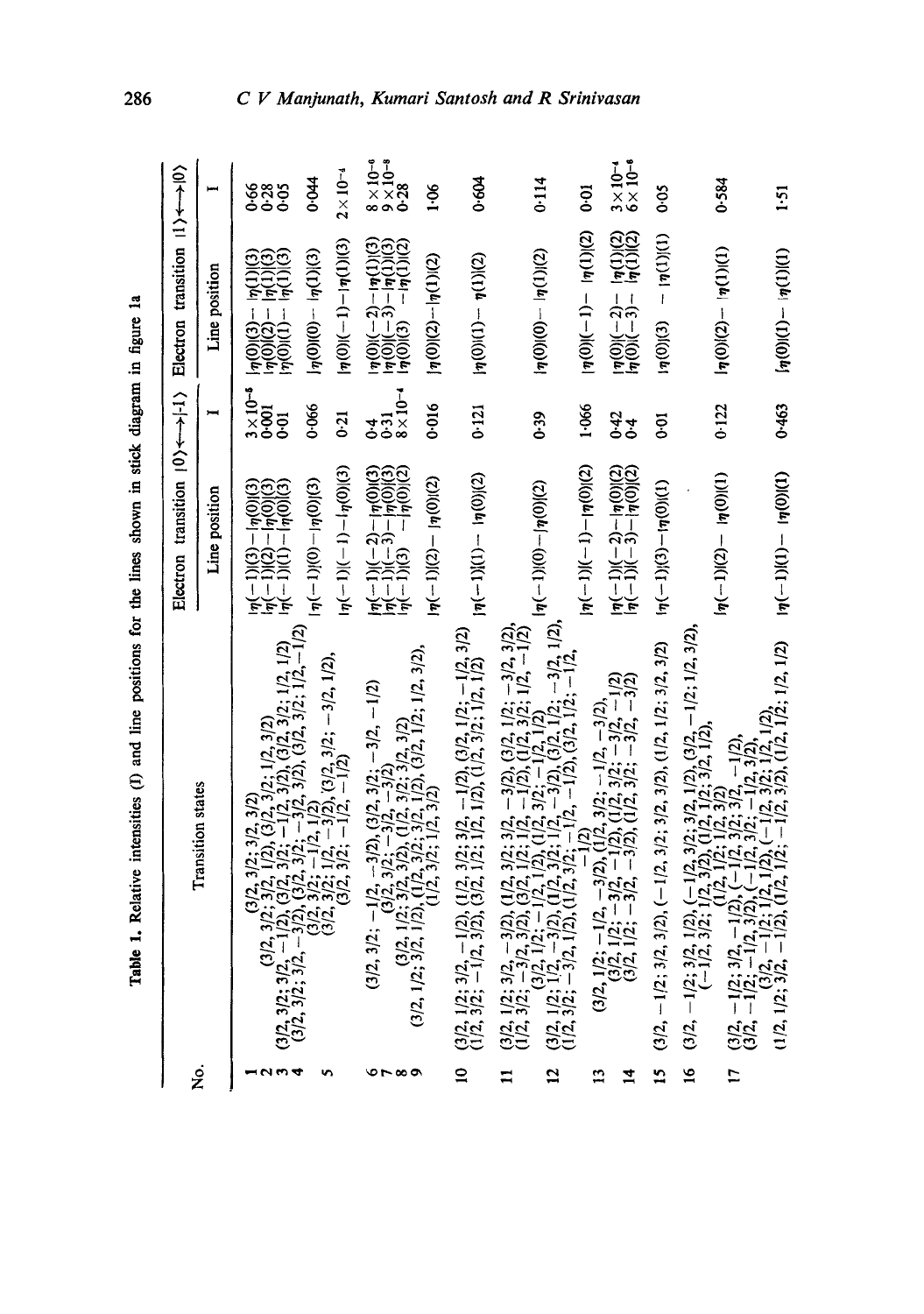| 0.77                                                                                                                                                                                                                                                                                   |                                                                                                                                                                                                                  |                                                                                                                                                      | 0.006                         | 0.004                          | 0.094                                                                                                                                                                                                                                                                 | 0.77                                                                                                                                                                                                                                                                    | 2.24                                                                                                                                                                                                                                                                                                                                                                                                                                                                                                                                                                                                                                                   |
|----------------------------------------------------------------------------------------------------------------------------------------------------------------------------------------------------------------------------------------------------------------------------------------|------------------------------------------------------------------------------------------------------------------------------------------------------------------------------------------------------------------|------------------------------------------------------------------------------------------------------------------------------------------------------|-------------------------------|--------------------------------|-----------------------------------------------------------------------------------------------------------------------------------------------------------------------------------------------------------------------------------------------------------------------|-------------------------------------------------------------------------------------------------------------------------------------------------------------------------------------------------------------------------------------------------------------------------|--------------------------------------------------------------------------------------------------------------------------------------------------------------------------------------------------------------------------------------------------------------------------------------------------------------------------------------------------------------------------------------------------------------------------------------------------------------------------------------------------------------------------------------------------------------------------------------------------------------------------------------------------------|
| $(1)(0)u(-0)(0)u$                                                                                                                                                                                                                                                                      | $\frac{1}{20}$ (1)(1)(1)(1)(1)(1)(1)(1)(1)(1)                                                                                                                                                                    | $\frac{1}{2}(0)(1) - \frac{1}{2}(-2) - \frac{1}{2}(0)$                                                                                               | $ \eta(0) (-3)- \eta(1) (1)$  | $ \eta(0) (3) -  \eta(1) (0) $ | $ \eta(0) (2) -  \eta(1) (0)$                                                                                                                                                                                                                                         | $(\eta(0)(1) - (\eta(1))(0)$                                                                                                                                                                                                                                            | $ \eta(0) (0) -  \eta(1) (0) $                                                                                                                                                                                                                                                                                                                                                                                                                                                                                                                                                                                                                         |
| 0.757                                                                                                                                                                                                                                                                                  | 0.522                                                                                                                                                                                                            | 0.58                                                                                                                                                 | <b>CT-0</b>                   | 0.145                          | 0.308                                                                                                                                                                                                                                                                 | 0.781                                                                                                                                                                                                                                                                   | 1.37                                                                                                                                                                                                                                                                                                                                                                                                                                                                                                                                                                                                                                                   |
| $\frac{1}{7}(-1)(0)-\frac{1}{7}(0)(1)$                                                                                                                                                                                                                                                 | $ \eta(-1) (-1)- \eta(0) (1)$                                                                                                                                                                                    | $\frac{1}{2}(\eta(-1)(-2)-\frac{1}{2}(0)(1))$                                                                                                        | $ \eta(-1) (-3)- \eta(0) (1)$ | $1\eta(-1)(3)-\eta(0)(0)$      | $ \eta(-1) (2)- \eta(0) (0)$                                                                                                                                                                                                                                          | $\left[\eta(-1)(1)-\eta(0)(0)\right]$                                                                                                                                                                                                                                   | $\frac{1}{\eta}(-1)(0)-\frac{1}{\eta}(0)(0)$                                                                                                                                                                                                                                                                                                                                                                                                                                                                                                                                                                                                           |
| $\begin{array}{l} (3/2,-1/2;~3/2,-3/2), (-1/2,~3/2;~3/2,-3/2),\\ (3/2,-1/2;~-3/2,~3/2), (-1/2,~3/2;~-3/2,~3/2),\\ (3/2,-1/2;~1/2,-1/2), (-1/2,~3/2;~1/2,-1/2),\\ (3/2,-1/2;~-1/2,~1/2), (-1/2,~3/2;~-1/2),\\ (1/2,~1/2;~3/2,-3/2), (1/2,~1/2;~-3/2),\\ (1/2,~1/2;~1/2,-1/2), (1/2,~1/$ | $(3/2, -1/2; 1/2, -3/2), (-1/2, 3/2; 1/2, -3/2),$<br>$(3/2, -1/2; -3/2, 1/2), (-1/2, 3/2; -3/2, 1/2),$<br>$(3/2, -1/2; -1/2, -1/2), (-1/2, 3/2; -1/2, -1/2),$<br>$(1/2, 1/2; 1/2, -3/2), (1/2, 1/2; -3/2, 1/2),$ | $(1/2, 1/2; -1/2, -3/2), (1/2, 1/2; -3/2, -1/2), (3/2, -1/2; -1/2, -3/2), (-1/2, 3/2; -1/2, -3/2), (3/2, -1/2; -3/2, -1/2), (-1/2, 3/2; -3/2, -1/2)$ |                               |                                | $(3/2, -1/2; -3/2, -3/2), (-1/2, 3/2; -3/2, -3/2),$<br>$(3/2, -3/2; 3/2, 3/2, -3/2, -3/2)$<br>$(3/2, -1/2; 3/2, 3/2), (-3/2, 3/2; 3/2, 3/2),$<br>$(3/2, -1/2; 3/2), (-1/2, 1/2; 3/2, 3/2),$<br>$(3/2, -3/2; 1/2, 3/2), (-3/2, 3/2; 1/2, 3/2),$<br>$(1/2, -1/2; 3/2),$ | $(3/2, -3/2; 3/2, -1/2), (-3/2, 3/2; 3/2, -1/2),$<br>$(-3/2, 3/2; -1/2, 3/2), (3/2, -3/2; -1/2, 3/2),$<br>$(3/2, -3/2; 1/2, 1/2), (-3/2, 3/2; 1/2, 1/2),$<br>$(1/2, -1/2; 3/2, -1/2), (-1/2, 1/2; 3/2, -1/2),$<br>$(1/2, -1/2; -1/2, 3/2), (-1/2, 1/2; -1/2, 3/2),$<br> | $\begin{array}{l} (-3/2, 3/2; 3/2; -3/2),\\ (-3/2, 3/2; -3/2, 3/2),\\ (-3/2, 3/2; 1/2, -1/2),\\ (-3/2, 3/2; 1/2, -1/2),\\ (-1/2, 1/2; -3/2, -3/2),\\ (-1/2, 1/2; -1/2, -1/2),\\ (-1/2, 1/2; -1/2, -1/2), \end{array}$<br>$\begin{array}{l} (-1) \mathcal{L}_1 - 1 \mathcal{L}_2 + 1 \mathcal{L}_3 + 1 \mathcal{L}_4 \\ (1) \mathcal{L}_2 - 1 \mathcal{L}_3 + 1 \mathcal{L}_4 \\ (2) \mathcal{L}_3 - 1 \mathcal{L}_4 \\ (3) \mathcal{L}_2 - 1 \mathcal{L}_4 \\ (4) \mathcal{L}_3 - 1 \mathcal{L}_4 \\ (5) \mathcal{L}_4 - 1 \mathcal{L}_4 \\ (5) \mathcal{L}_5 - 1 \mathcal{L}_5 \\ (6) \mathcal{L}_5 - 1 \mathcal{L}_5 \\ (7) \mathcal{L}_6 - 1 \math$ |
| $\frac{8}{16}$                                                                                                                                                                                                                                                                         | $\tilde{e}$                                                                                                                                                                                                      | $\mathbf{z}$                                                                                                                                         | $\overline{c}$                | 22                             | $\boldsymbol{23}$                                                                                                                                                                                                                                                     | 24                                                                                                                                                                                                                                                                      | $^{25}$                                                                                                                                                                                                                                                                                                                                                                                                                                                                                                                                                                                                                                                |

**Table** *l--(Contd.)* 

Table 1-(Contd.)

 $28$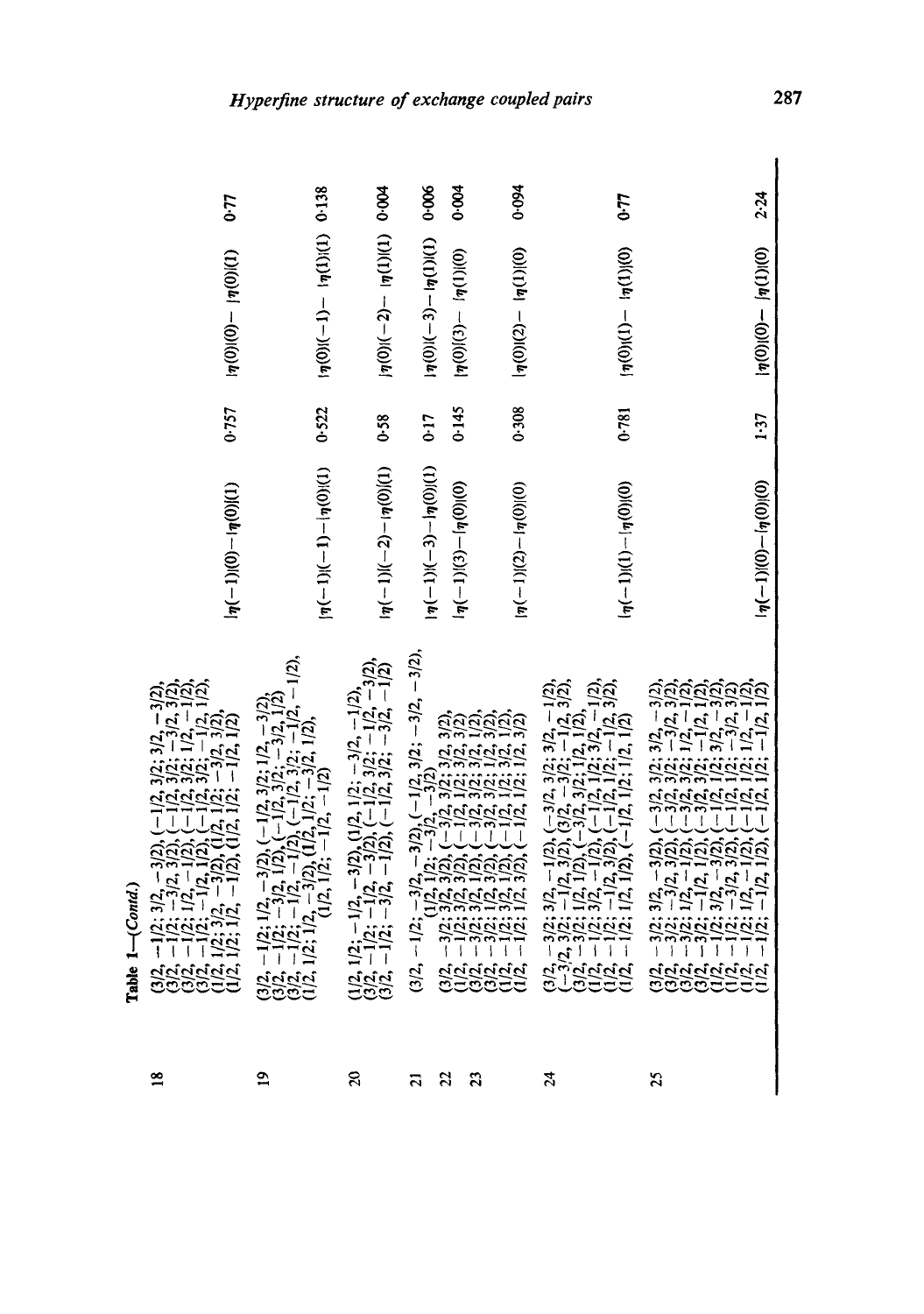|                             |                                                                                                                                                                                                                                                                                                                                                                                                                                                                                             | Electron transition $ 0\rangle \leftrightarrow  1\rangle$ |                | Electron transition $ 1\rangle \leftarrow \rightarrow  0\rangle$ |                    |
|-----------------------------|---------------------------------------------------------------------------------------------------------------------------------------------------------------------------------------------------------------------------------------------------------------------------------------------------------------------------------------------------------------------------------------------------------------------------------------------------------------------------------------------|-----------------------------------------------------------|----------------|------------------------------------------------------------------|--------------------|
| ž                           | <b>Transition</b> states                                                                                                                                                                                                                                                                                                                                                                                                                                                                    | Line position                                             | $\blacksquare$ | Line position                                                    |                    |
| $\frac{26}{5}$              | $(2; -1/2, -1/2)$<br>$\begin{array}{c} \n2, 3 \overline{)2}; -1 \overline{)2}, -1 \overline{)12}; 1 \overline{)2}, -3 \overline{)2}, \ \n1 \overline{)2}; -3 \overline{)2}, \ \n1 \overline{)2}; -3 \overline{)2}, 1 \overline{)3}, \ \n\end{array}$<br><u>ລິຊີ</u><br>$-3/2,$<br>$-1/2, 1$<br>$-1/2$                                                                                                                                                                                       | $(\eta(0) _{\eta} - 1) - (1 - 1)(1 \eta )$                | 0.721          | $ \eta(0) (-1)- \eta(1) (0)$                                     | 0.770              |
| 27                          | $\begin{array}{l} 3/2; \ -1/2, \ -3/2; \\ 3/2; \ -3/2, \ -1/2; \\ 1/2; \ -1/2, \ -1/2; \\ 1/2; \ -3/2; \ -1/2; \\ 3/2; \ -3/2; \ -3/2; \\ 1/2; \ -3/2; \ -3/2 \end{array}$<br>ين<br>$\overline{1}$<br>T                                                                                                                                                                                                                                                                                     | $\left[\eta(1)(-2)-\left[\eta(0)\right](0)\right]$        | 0.30           | $ \eta(0) (-2)- \eta(1) (0)$                                     | 0.114              |
| 28                          | $\overline{5}$ בק<br>$\frac{3}{2}$<br>7                                                                                                                                                                                                                                                                                                                                                                                                                                                     | $ \eta(-1) (-3)- \eta(0) (0)$                             | 0.144          | $ \eta(0) (-3) -  \eta(1) (0)$                                   | 0.004              |
| 29                          | (2, 1/2; 3/2, 3/2),<br>$3/2$ , $3/2$ ), $(-3/2, 1/2;$<br>$-1/2, -1/2; 3/2, 3/2)$                                                                                                                                                                                                                                                                                                                                                                                                            | $ \eta(-1)(3)- \eta(0) (-1)$                              | 0.21           | $\frac{1}{2}(1)(1)(1) = \frac{1}{2}(1)(1)(1-1)$                  | $2 \times 10^{-4}$ |
| $\mathfrak{D}$              | $\begin{array}{l} -3/2; \ 3/2, \ 1/2), \ (-3/2, \ 1/2, \ 3/2, \ 1/2), \\ -3/2; \ 1/2, \ 3/2), \ (-3/2, \ 1/2, \ 1/2, \ 3/2), \\ 2, \ -1/2; \ 3/2, \ 1/2), \ (-1/2, \ -1/2; \ 1/2, \ 3/2) \end{array}$<br>$\frac{1}{2}$<br>$\frac{1}{2}$<br>$\frac{1}{2}$<br>$\frac{1}{2}$                                                                                                                                                                                                                   | $\frac{1}{1}$ (1 - 1)(2) $\frac{1}{1}$ (2)(1 - 1)         | 0.58           | $\frac{1}{2}$ (1)(1)(1)(-1)(-1)                                  | 0.01               |
| $\overline{\overline{3}}$   | $1/2$ ; $-1/2$ , $3/2$ ),<br>$\begin{array}{l} (-3/2, 1/2; 3/2, -1/2),\\ (-3/2, 1/2; -1/2, 3/2),\\ -3/2, 1/2; 1/2, 1/2)\end{array}$<br>$2, -1/2; 1$<br>$-3/2$ ; 3/2, $-1/2$ ), (<br>$-3/2$ ; $-1/2$ , 3/2), (<br>$-3/2;1$<br>$(-1/2,$<br>בובה<br>הכבר<br>הכבר                                                                                                                                                                                                                               | $(\eta(-1)(1) - (\eta(0))$                                | 0.562          | $\eta(0)(1) - \eta(1)(-1)$                                       | 0.142              |
| $\boldsymbol{\mathfrak{Z}}$ | 2), $(-3/2, 1/2; 3/2, -3/2)$ ,<br>2), $(-3/2, 1/2; -3/2, 3/2)$ ,<br>2), $(-3/2, 1/2; 1/2, -1/2)$ ,<br>$(-3/2, 1/2; -1/2, 1/2)$ ,<br>77<br>$\begin{array}{l} 2, -3/2; 3/2, -3/2), (-3, -3/2), (-3, -3/2); (-3, -3/2); (-3, -3/2); (-3/2, -3/2); (-3/2, -3/2); (-3/2, -1/2); (-3/2, -1/2); (-3/2, -1/2); (-3/2, -1/2); (-3/2, -1/2); (-3/2, -1/2); (-3/2, -1/2); (-3/2, -1/2); (-3/2, -1/2); (-3/2, -1/2); (-3/2, -1/2); (-3/2, -1/2); (-3/2, -1/2); (-3/2, -1/2); (-3/$<br>ה<br>קקקק<br>קבבב |                                                           |                |                                                                  |                    |
| 33                          | $\begin{array}{l} (2,-3/2,3/2),\ (1/2,-1/2,1/2),\ (1/2,-3/2), \end{array}$<br>1/2)<br>$(2, -3/2),$                                                                                                                                                                                                                                                                                                                                                                                          | $\frac{1}{2}$ (1–1)(0) – $\frac{1}{2}$ (0)(1–1)           | 0.767          | $\frac{1}{4}(0)(0) - \frac{1}{4}(1)(1-1)$                        | 0.77               |
|                             | $-1/2;1$                                                                                                                                                                                                                                                                                                                                                                                                                                                                                    | $\frac{(n-1)(-1)(n-1)}{2(n-1)}$                           |                | $(\eta(0)$ (1 - )(1) $\eta(1)$ (1 - 1)                           |                    |

oo Table *l--(Contd.)*  Table 1-(Contd.)

288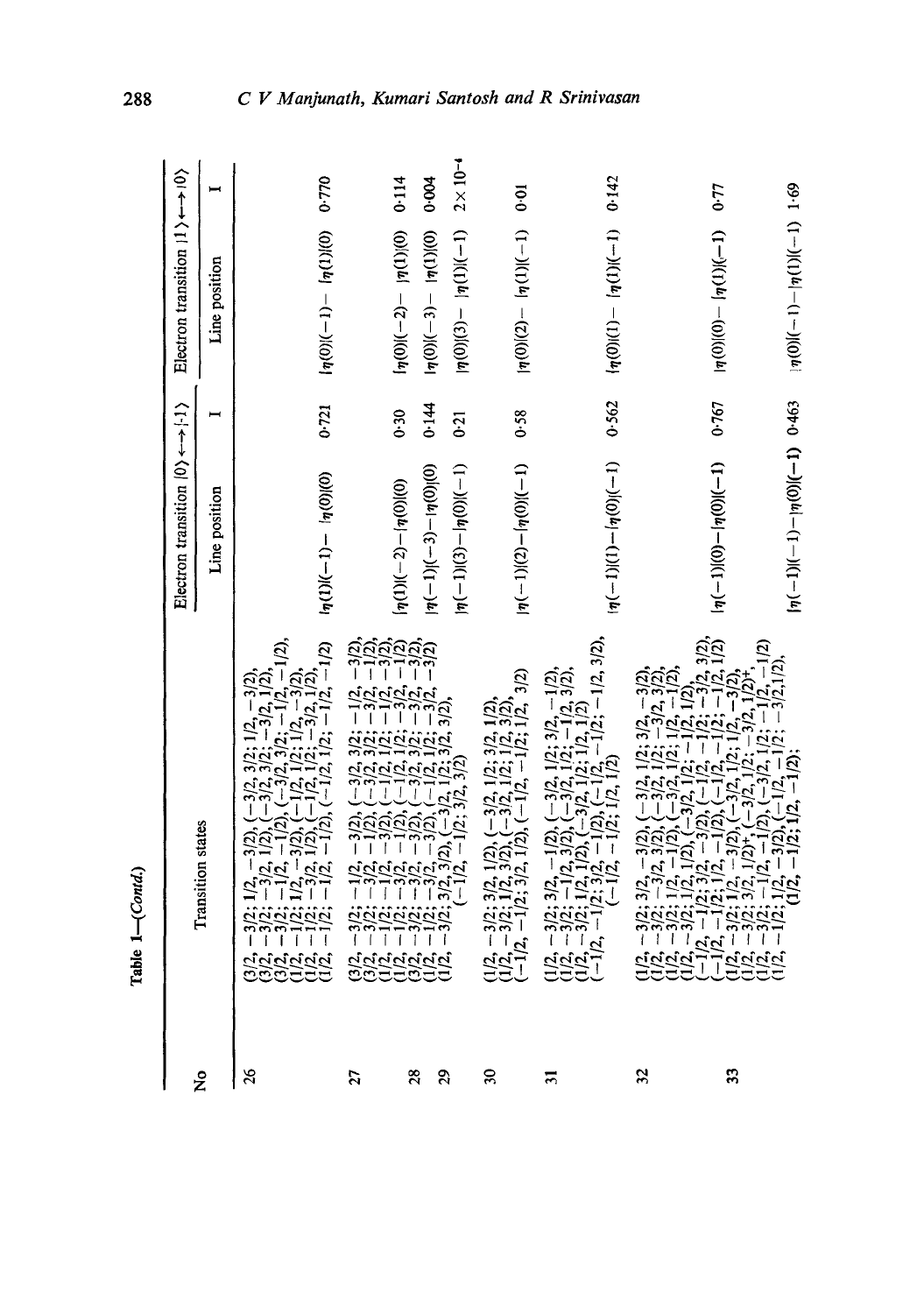| ž             | $(-1/2, -1/2; -1/2, -3/2), (-1/2, -1/2; -3/2, -1/2),$<br>$(1/2, -3/2; -1/2, -3/2), (-3/2, 1/2; -1/2, -3/2),$<br>$(1/2, -3/2; -3/2; -1/2), -1/2), (-3/2, 1/2; -3/2, -1/2)$                                                                                                                 | $ \eta(-1) (-2)- \eta(0) (-1)$ 0.126                                                                                                                                                                   | $\frac{1}{2}$ (1-)((1)(1)(1)(1)(1)(0)(1-)                                                                                                                                                                                                                                         |                                             |
|---------------|-------------------------------------------------------------------------------------------------------------------------------------------------------------------------------------------------------------------------------------------------------------------------------------------|--------------------------------------------------------------------------------------------------------------------------------------------------------------------------------------------------------|-----------------------------------------------------------------------------------------------------------------------------------------------------------------------------------------------------------------------------------------------------------------------------------|---------------------------------------------|
| 35            | $(1/2, -3/2; -3/2, -3/2), (-3/2, 1/2; -3/2, -3/2),$<br>$(-1/2, -1/2; -3/2, -3/2)$                                                                                                                                                                                                         | $ \eta(-1) (-3)- \eta(0) (-1)$ 0.008                                                                                                                                                                   | $ \eta(0) (-3)- \eta(1) (-1)$ 0.05                                                                                                                                                                                                                                                |                                             |
| ងន            | $(-1/2, -3/2; 3/2, 3/2), (-3/2, -1/2; 3/2, 3/2)$<br>$(-1/2, -3/2; 3/2, 1/2), (-3/2, -1/2; 3/2, 1/2),$<br>$(-1/2, -3/2; 1/2, 3/2), (-3/2, -1/2; 1/2, 3/2)$                                                                                                                                 | $ \eta(-1) (2) -  \eta(0) (-2)$ 0.46<br>$ \eta(-1)(3)- \eta(0) (-2)$ 0.4                                                                                                                               | $ \eta(0) (3)- \eta(1) (-2)$ 8 × 10 <sup>-6</sup><br>$ \eta(0) (2) -  \eta(1) (-2)$ 4 × 10 <sup>-4</sup>                                                                                                                                                                          |                                             |
| 38            |                                                                                                                                                                                                                                                                                           |                                                                                                                                                                                                        |                                                                                                                                                                                                                                                                                   | <b>p</b> -0                                 |
| వ్లి          | $\begin{array}{l} (-1/2,-3/2;1/2,(1/2),(1/2,-1/2;1/2,-1/2,1/2),\\ (-1/2,-3/2;3/2,-1/2,3/2,-1/2;3/2,-1/2,3/2)\\ (-1/2,-3/2;1/2,3/2),(-3/2,-1/2;3/2,3/2),\\ (-1/2,-3/2;3/2,-3/2),(-3/2,-1/2;3/2,-3/2),\\ (-1/2,-3/2;1/2,3/2),(-3/2,-1/2;1/2,3/2),\\ (-1/2,-3/2;1/2,1/2),(-3/2,-1/2;1/2,-1/$ | $ \eta(-1) (1) -  \eta(0) (-2)$ 1.026                                                                                                                                                                  | $ \eta(0) (1)- \eta(1) (-2)$                                                                                                                                                                                                                                                      |                                             |
| $\ddot{ }$    |                                                                                                                                                                                                                                                                                           | $\frac{1}{2}$ (c) - $\frac{1}{2}$ (0) - $\frac{1}{2}$ (0) - $\frac{1}{2}$                                                                                                                              | $\frac{1}{2}$ (0)(0)(0) – $\frac{1}{2}$ (1)(-2)                                                                                                                                                                                                                                   | 0.120                                       |
|               |                                                                                                                                                                                                                                                                                           | $\frac{1}{2}(-1)(-1)-\frac{1}{2}(0)(-2)$ 0.122                                                                                                                                                         | $\frac{1}{2}$ (0)((-1)((1) $\frac{1}{2}$ (1)((1)(-1)((0))(-1)                                                                                                                                                                                                                     |                                             |
| ₹             | $(-1/2, -3/2; -1/2, -3/2), (-3/2, -1/2; -1/2, -3/2),$<br>$(-1/2, -3/2; -3/2, -1/2), (-3/2, -1/2; -3/2, -1/2),$<br>$(-1/2, -3/2; -3/2, -3/2), (-3/2, -1/2; -3/2, -3/2),$<br>$(-3/2, -3/2; 3/2, -3/2; 3/2, 3/2; 3/2; -3/2, -3/2),$<br>$(-3/2, -3/2; 3/2, -1/2), (-3/2, -3/2; 1/2, 3/2$      |                                                                                                                                                                                                        | $\begin{array}{lll} \frac{14(0)(-2)-\eta(1)(-2)}{10(0)(-3)-\eta(1)(-2)} & \frac{1}{100} & \frac{1}{100} \\ \frac{14(0)(-3)-\eta(1)(-3)}{10(0)(3)-\eta(1)(-3)} & \frac{9}{5} & \times 1 \\ \frac{14(0)(2)-\eta(1)(-3)}{10(0)(2)-\eta(1)(-3)} & \frac{8}{5} & \times 1 \end{array}$ |                                             |
| <b>aais</b>   |                                                                                                                                                                                                                                                                                           | $\begin{array}{l}  \eta(-1) (-2)- \eta(0) (-2) & 0.016 \\  \eta(-1) (-3)- \eta(0) (-2) & 8 \times 10^{-4} \\  \eta(-1) (3) & - \eta(0) (-3) & 0.3 \\  \eta(-1) (2) & - \eta(0) (-3) & 0.4 \end{array}$ |                                                                                                                                                                                                                                                                                   | $\frac{9 \times 10^{-8}}{8 \times 10^{-6}}$ |
|               |                                                                                                                                                                                                                                                                                           | $(\pi(-1))(-1)$                                                                                                                                                                                        | $\left[\eta(0) (1)-\left[\eta(1)\right]\right(-3)\right]$                                                                                                                                                                                                                         | $2 \times 10^{-4}$                          |
| $\frac{4}{5}$ | $(-3/2, -3/2; 3/2, -3/2), (-3/2, -3/2, -3/2, 3/2),$<br>$(-3/2, -3/2; 1/2, -1/2), (-3/2, -3/2; 1/2, 1/2),$<br>$(-5/2, -3/2; -1/2, -1/2), (-3/2, -3/2; 1/2, -3/2),$<br>$(-3/2, -3/2; -1/2, -3/2), (-3/2, 1/2), (-3/2, -3/2, -1/2)$                                                          | $\frac{660}{10}$ (n - )(0) $\frac{1}{2}$ (0) = 1 (0)                                                                                                                                                   | $\eta(0)(0) - \eta(1)(-3)$                                                                                                                                                                                                                                                        | 0.044                                       |
| 47            |                                                                                                                                                                                                                                                                                           |                                                                                                                                                                                                        |                                                                                                                                                                                                                                                                                   |                                             |
| #ą            |                                                                                                                                                                                                                                                                                           | $ \eta(-1) (-1)-\eta(0) (-3)$ 0.01<br>$ \eta(-1) (-2)- \eta(0) (-3)$ 0.001<br>$ \eta(-1) (-3)- \eta(0) (-3)$ 3 × 10 <sup>-5</sup>                                                                      | $\frac{1}{10}(0)(-1)-\frac{1}{10}(1)(-3)$<br>$\frac{1}{10}(0)(-2)-\frac{1}{10}(1)(-3)$<br>$\frac{1}{10}(0)(-3)-\frac{1}{10}(1)(-3)$                                                                                                                                               | sas<br>000                                  |

**Table** *1--(Contd.)* 

Table 1-(Contd.)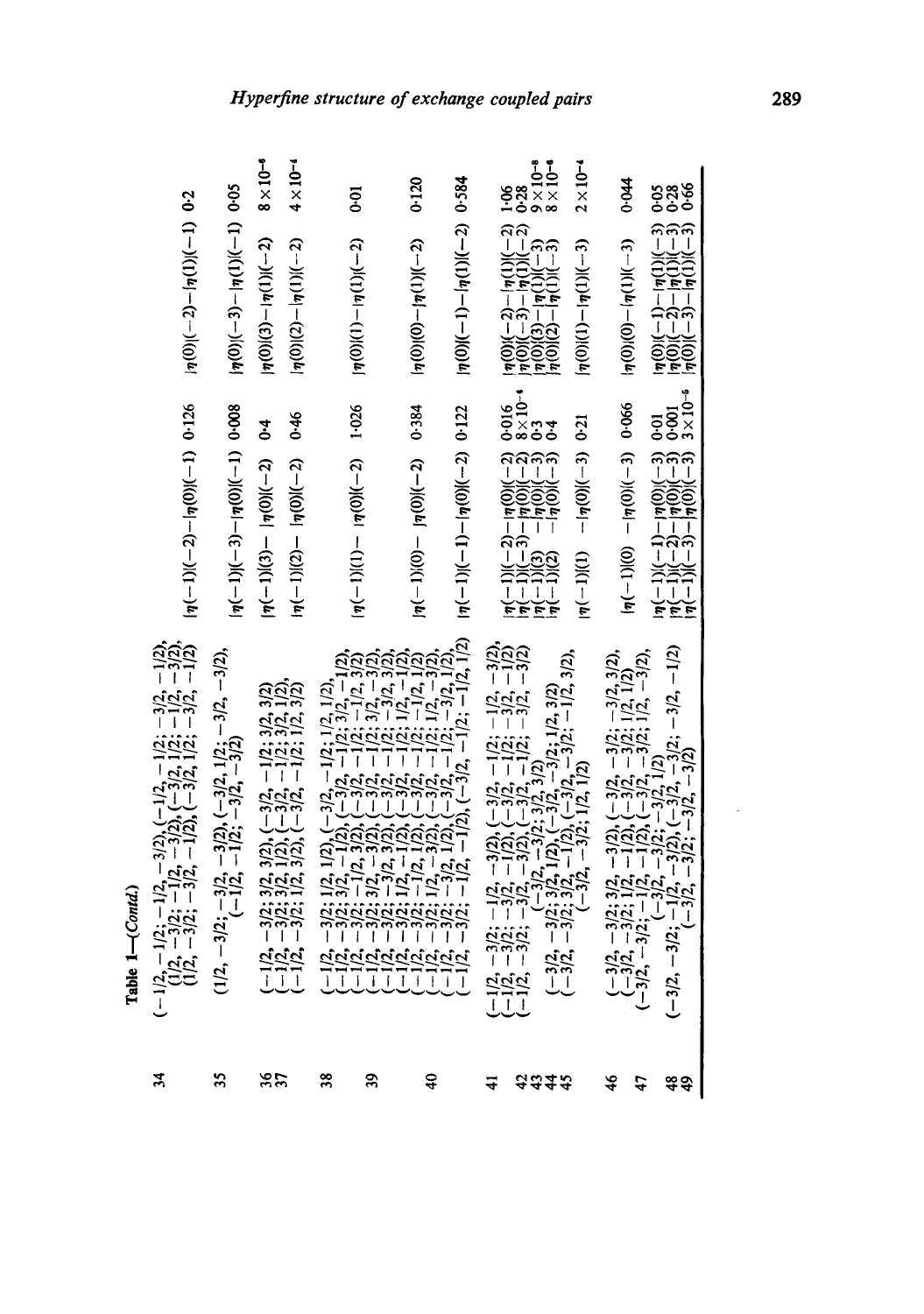applied field  $H$ . In fact, it turns out that the orientations of the electron spin in the  $M = |+1\rangle$  and  $|-1\rangle$  differ by an angle which is in general different from 180° (see figure 2). This means that in the allowed transition  $|0\rangle \leftrightarrow |1\rangle$  and  $|0\rangle \leftrightarrow |-1\rangle$ , the direction of the electron quantization changes. This has the effect of mixing nuclear spin states as explained in the appendix and causes forbidden transitions. The intensities of all the forbidden as well as allowed transitions is calculated for a particular case as shown in the appendix and listed in the table 1.

The total number of possible combination of  $(m_1(M)m_2(M); m'_1(M-1) m'_2(M-1))$ for a case where  $I = 3/2$  is 256 and are given in table 1. The positions of the hyperfine lines with respect to the centre of each fine structure transition and the intensities of the hyperfine lines for  $H \parallel D_{\text{max}}$  are also given in table 1.

Figure 1a shows the 20 K ESR spectrum for  $H \parallel D_{\text{max}}$ . The intense lines at the centre are due to the isolated copper ion. The outer lines are due to the Cu-Cu pair. The differences in the intensities of the hyperfine lines in the two fine structure transitions are clearly seen. The stick diagram drawn in accordance with the above calculations is shown below the spectrum. The absence of strong allowed lines in the low field pattern is clearly seen.

It has thus been shown that the  $|0\rangle \leftrightarrow |-1\rangle$  transition is the one which contains forbidden lines. The spectrum shows that the forbidden h.f. lines appear in the low field fine structure transition which must therefore be the  $|0\rangle \leftrightarrow |-1\rangle$  transition. The unambiguous fixing of the low field fine structure transition as the  $\vert 0 \rangle \leftarrow$   $\vert -1 \rangle$ transition clearly shows that the sign of  $D$  must be negative as was inferred by the earlier authors (Cowsik and Srinivasan 1973).

#### **3. 77 K and 300 K spectra**

Figure 1b shows a recording of the spectrum at 77 K for  $H \parallel D_{\text{max}}$  in the ac plane.

The h.f. tensor continues to be anisotropic at this temperature also, as noted by the earlier authors (Cowsik and Srinivasan I973). It is therefore natural to expect forbidden lines at this temperature also as the forbidden lines appear due to the mixing of nuclear spin states by the anisotropic hyperfine interaction. But figure lb clearly shows that the anomalies caused by the forbidden transitions do not exist and the spectrum has the intensity distribution expected from equivalent coupling to two copper nuclei. It was concluded that the explanation for the disappearance of the forbidden lines at 77 K must be found in the dynamics of the orientations of the nuclear quantization vector resulting in the different orientations of which being averaged out. Such a situation will give rise to nuclear spin states which are pure in all the electronic levels thus ruling out the possibility of observation of forbidden transitions.

The field experienced by the nucleus is the sum of the externally applied d.c. field and the field produced by the surrounding magnetic electrons. The nuclear spin is quantized along the axis defined by the resultant of the above fields. As was already seen in the preceding section, the nuclear quantization vector is oriented differently depending on the state of the electron. The rate at which this direction changes is determined by the lifetime of the spin state which in turn is determined by the spin lattice relaxation time  $(T_1)$ . At very low temperatures around 20 K,  $T_1$  is very long.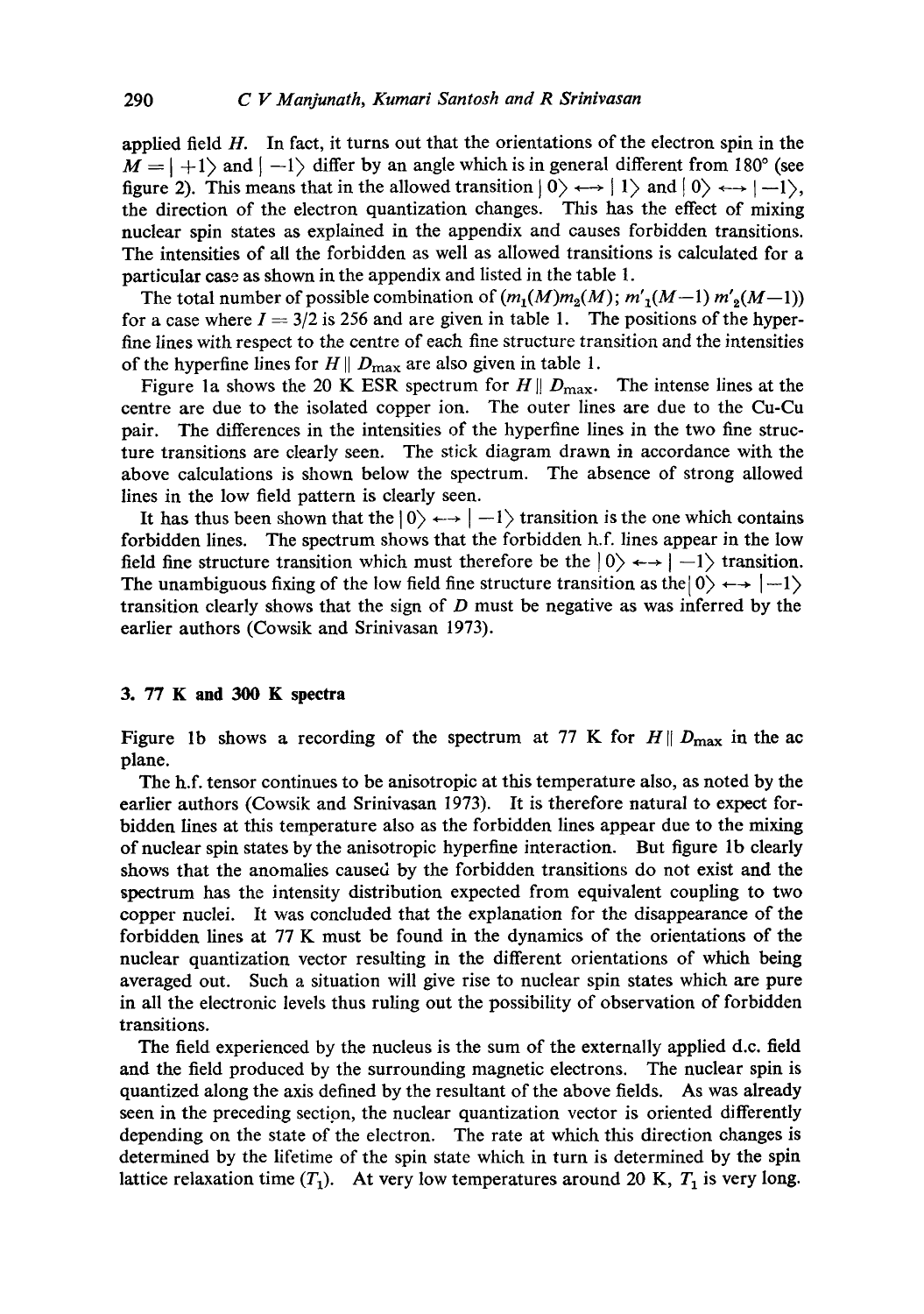Let us suppose that  $T_1$  is longer than  $10^{-6}$  sec which is the inverse of the Zeeman frequency of the copper nuclei. The time  $10^{-6}$  sec determines the upper limit to the rate of any interaction to which the copper nucleus can respond. Thus, at these temperatures the nuclear quantum states are quantized along different directions resulting in a mixing of the nuclear states and hence giving rise to forbidden transitions. As the temperature is raised from 20 K, the spin-lattice interaction increases mainly by the Raman process and hence,  $T_1$  decreases and may become smaller than  $10^{-6}$  sec. The nuclear quantization vector is changing directions at a rate which is too fast for the nucleus to respond to and hence the effect is averaged out. This would lead to the nuclear spin quantum number being once more a good quantum number in all the electronic transitions. Figure Ic which is a spectrum at 300 K also shows the same features of equivalent coupling to two copper nuclei with no forbidden hyperfine transitions.

It must be emphasized that the changes in lineshape observed on increasing the temperature from 20 K cannot be understood merely in terms of a broadening of all lines which is expected as a general result of shortened spin-lattice relaxation time. The specific effects of spin lattice relaxation pointed out here lead to a disappearance of forbidden transitions with the consequent growth in intensity of the allowed lines.

The disappearance of forbidden transitions at 77 K and 300 K forms a very interesting method, for the estimation of spin-lattice relaxation time. Since the anomalous h.f. spectrum exists at 20 K, it is implied from the foregoing argument that  $T_1$  has to be longer than the inverse of the nuclear Zeeman frequency, which, for copper, is of the order of 10<sup>-6</sup> sec. Al'tshuler *et al* (1975) have studied the spin-lattice relaxation of single ions and pairs in Cu(dtc)<sub>2</sub> in the temperature range  $4.2-50$  K. Their measurements agree very well with the model proposed here.  $T_1$  at 20 K for pairs is  $10<sup>-4</sup>$  sec. This is longer than the inverse of the Zeeman frequency of copper nuclei (which is of the order of  $10^{-6}$  sec) and hence, the different hyperfine field directions of the different electronic states is felt by the copper nuclei. Although Al'tshuler *et al*  (1975) have not followed  $T_1$  of pairs to higher temperatures (and shorter relaxation times), it is possible to see by extrapolation of their measurements that  $T_1$  for pairs would be shorter than  $10^{-6}$  sec at 77 K, thus fulfilling the condition necessary for the averaging proposed here.

#### **4. Application to other systems**

The model proposed here for the h.f. interaction of pairs in the electronic triplet state is clearly of general validity. Free radicals have very little orbital contribution to the ground state and hence have long  $T_1$  in the range  $10^{-4}$  to  $10^{-5}$  sec at 77 K. The h.f. structure involved is that of protons, whose Zeeman frequency is larger than that of copper considered here. Therefore, one has to go to higher temperatures before the spin-lattice relaxation time becomes shorter than the inverse of the proton Zeeman frequency. Hence, it is possible to see anomalous h.f.s, in free radical pair spectra even at 77 K. However, it is unlikely that it will be observable at room temperature in any of these systems. Transition metal systems which involve larger orbital contributions than free radicals (hence shorter  $T_1$ ) are rarely likely to show the anomaly even at 77 K. In fact, in Ag(dtc)<sub>2</sub> pairs (Van Rens *et al* 1972),  $T_1$  is much shorter than in Cu(dtc)<sub>2</sub> and the pair spectrum is not seen at all above 130 K.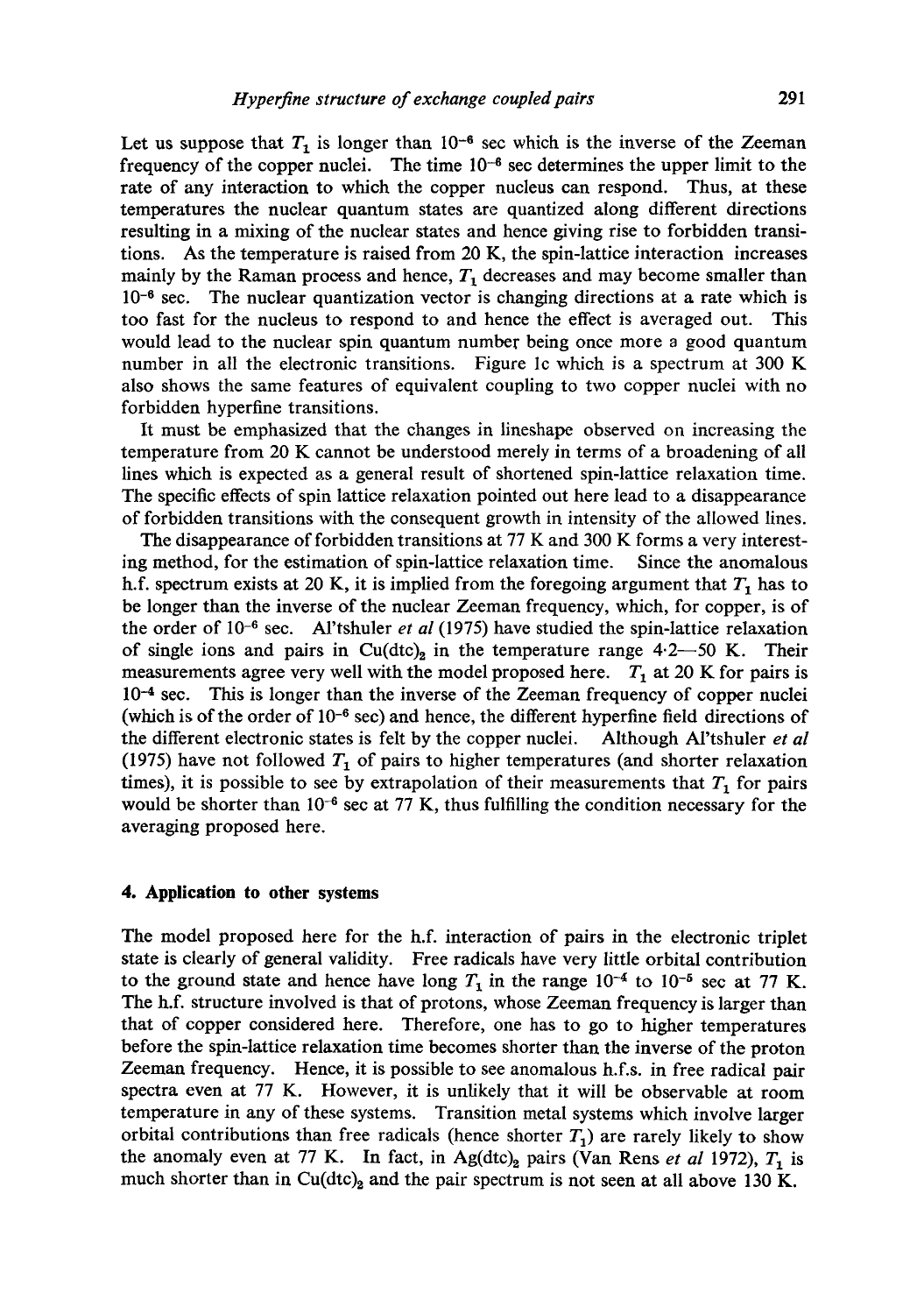# 292 *C V Manjunath, Kumari Santosh and R Srinivasan*

Studies using higher microwave frequency will naturally involve higher magnetic field and this will make the nuclear Zeeman interaction term larger. Thus it is noticed that in the case of proton structure in free radicals, increase of the microwave frequency from X-band to Q-band is sufficient to allow the nuclear Zeeman term to predominate over the hyperfine field term, thus removing the anomalous hyperfme structure. Thus, the increased Zeeman frequency (at any given temperature) will make the observation of the ' averaged h.f.s.' more probable. This is precisely what is observed for free radical pairs where the nuclei involved are protons (higher gyromagnetic ratio). There are, however, other cases involving nuclei with low gyromagnetic ratio, but involved in strong h.f. coupling as in the present case where increasing the EPR frequency does not remove the anomaly completely. (see for example, the  $Q$ -band spectrum of Cu(dtc)<sub>2</sub> pairs (Al'tshuler *et al* 1975), where the low field fine structure component is distinctly poorly resolved compared to the high field component).

### **5. Conclusions**

In this paper we have shown how in triplet species it is possible to see anomalous hyperfine structure in the fine structure components and how such a study helps in the determination of the sign of the zero field splitting tensor. Further, we have pointed out here, for the first time, why in some circumstances this anomaly is not seen, and how this leads to certain inferences regarding spin lattice interaction of the pair.

#### **Appendix**

Only the last two terms of the Hamiltonian(1) will be considered as the perturbing Hamiltonian, as we are interested in the forbidden as well as allowed transitions arising from the mixing of the nuclear spin states by the anisotropic h.f. interaction.

The perturbing Hamiltonian is

$$
\mathcal{H}' = \sum_{j} -\nu_{nj} \, \mathbf{p} \cdot \mathbf{I}_{j} + \sum_{j} \mathbf{S} \cdot (N \mathbf{A}_{j}) \cdot \mathbf{I}_{j}. \tag{A.1}
$$

For the case where the magnetic field is applied in the plane which contains the z and x axes of the spin-Hamiltonian, the direction cosines of p are (sin  $\theta$ , 0, cos  $\theta$ ) where  $\theta$  is the angle between the z axis and the magnetic field direction.

The electron spin is quantized along the vector  $g$ . p, the unit vector **u** along which is given by,

$$
\mathbf{u} = \mathbf{g}.\mathbf{p}/|g| \tag{A.2}
$$

where

$$
|g| = \sqrt{\mathbf{p} \cdot \mathbf{g}^2 \cdot \mathbf{p}} = (g_{\parallel}^2 \cos^2 \theta + g_{\perp}^2 \sin^2 \theta)^{1/2}.
$$
 (A.3)

For the Cu(dtc)<sub>2</sub> system, the values of g and A tensors of the pair at 20 K are  $g_{\parallel} = 2.062, g_{\parallel} = 2.056, A_{\parallel} = -124 \times 10^{-4} \text{ cm}^{-1} \text{ and } A_{\perp} = -24 \times 10^{-4} \text{ cm}^{-1}.$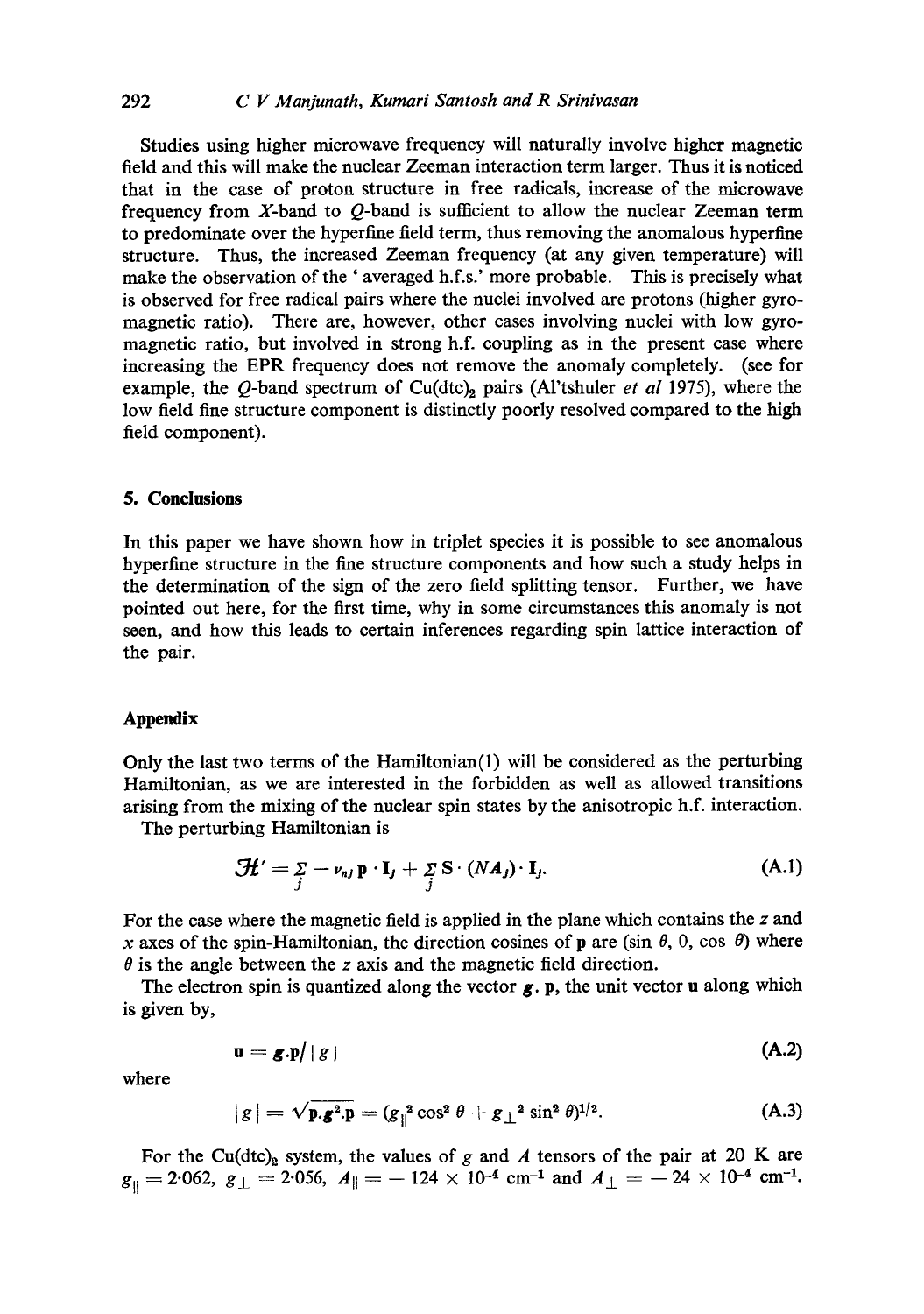**Hence,** 

$$
\mathbf{u} = \begin{pmatrix} 2.056 & \sin \theta \\ 0 \\ 2.062 & \cos \theta \end{pmatrix} / |g| \, .
$$

Assuming that the components of S perpendicular to u can be neglected, it is a good approximation to write the following first order perturbing Hamiltonian

$$
\mathcal{H}' = -\Sigma_j \left[ \nu_{nj} \mathbf{p} - \mathbf{u} \, S \cdot (N A_j) \right] \cdot \mathbf{I}_j
$$
\n
$$
= -\Sigma_j \eta_j \left( S \right) \mathbf{p} \cdot \mathbf{I}_j \tag{A.4}
$$

where  $S = S \cdot u$  and  $\eta_j(S) = \nu_{nj} E - |g|^{-1} SN(g \cdot A_j)$  and E is the unit tensor. Substituting the values of  $g$ ,  $A_j$  and  $v_{nj}$ , we get,

$$
\eta_J(S) = 10^{-4} \begin{pmatrix} 1.29 + \frac{24.6 \text{ } S}{|S|} & 0 & 0 \\ 0 & 1.29 + \frac{24.6 \text{ } S}{|S|} & 0 \\ 0 & 0 & 1.29 + \frac{127.8 \text{ } S}{|S|} \end{pmatrix} (A.5)
$$

Since  $\eta_j(S)$ .p is the sum of the hyperfine and external fields at the *j*-th nucleus, the nuclear spin I<sub>j</sub> is quantized along the vector  $\eta_j(S)$ 'p, the unit vector  $\xi_j$  of which is given by

$$
\xi_j(S) = \eta_j(S) \cdot \mathbf{p} / \mid \eta_j(S) \mid
$$
 (A.6)

where,

$$
\begin{array}{l} | \eta_j(S) | = (\mathbf{p}, \eta_j^2(S) . \mathbf{p})^{1/2} \\ = 10^{-4} \left( \sin^2 \theta \left( 1.29 + \frac{24.6 \ S}{|g|} \right)^2 + \cos^2 \theta \left( 1.29 + \frac{127.8 \ S}{|g|} \right)^2 \right)^{1/2}. \end{array}
$$
\n(A.7)

Then the perturbing spin-Hamiltonian becomes,

$$
\mathcal{H}' = -\frac{\sum_{j} |\eta_j(S)|}{I\xi_j(S)} \tag{A.8}
$$

**where,** 

$$
I_{\xi_j}^{\epsilon}(S) = \mathbf{I}_j \cdot \xi_j(S).
$$

If  $|M\rangle$  is the eigenfunction of S with the eigenvalue M, and  $|m_j(M)\rangle$  is the eigenfunction of  $I_{\xi j}(M)$  with the eigenvalue  $m_j(M)$ , the first order energy is,

$$
E'[M, m_1(M), m_2(M)] = \langle M, m_1(M), m_2(M) | \mathcal{H}' | M, m_1(M), m_2(M) \rangle
$$
  
=  $-\Sigma | \eta_1(M) | m_1(M)$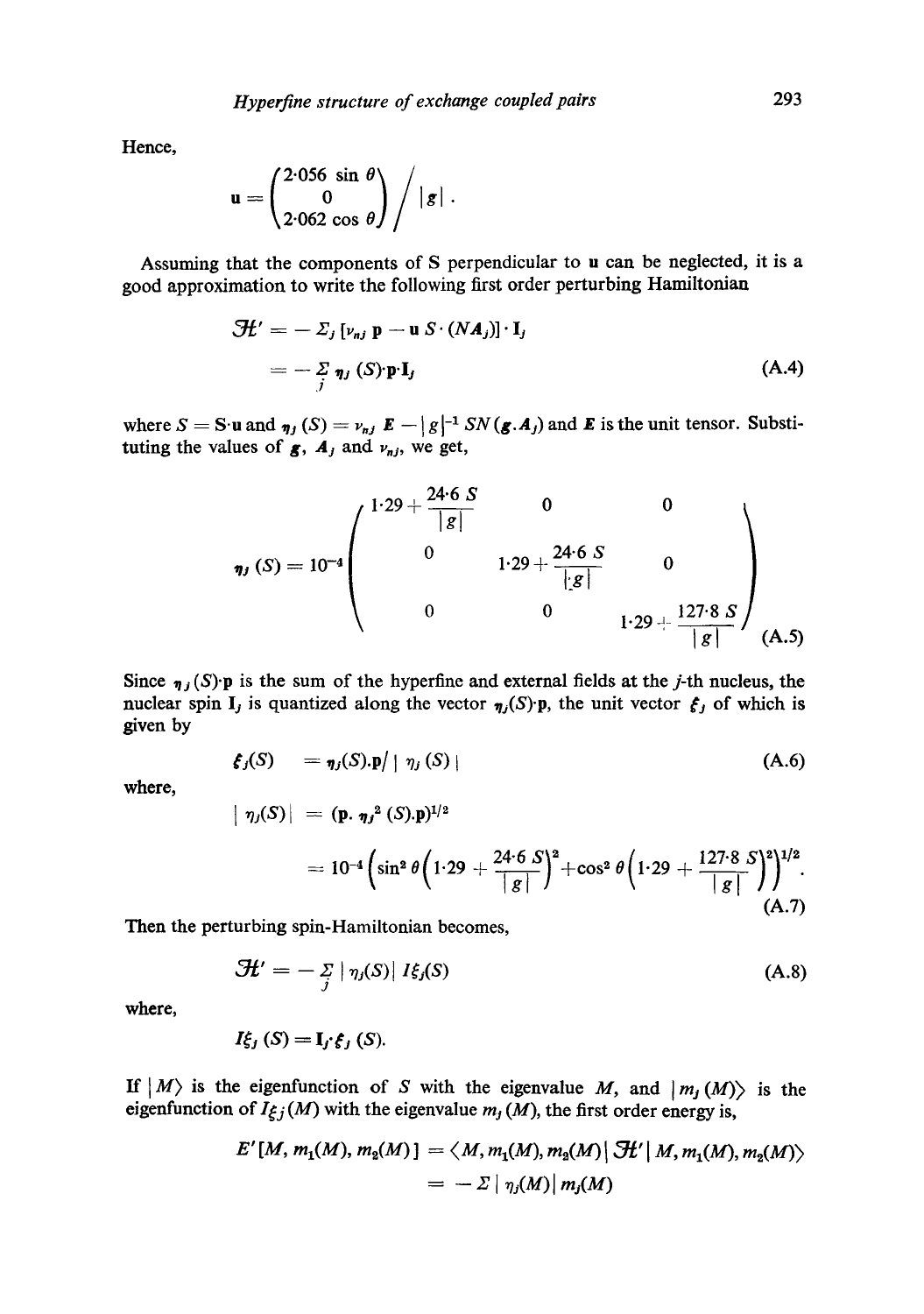294 *C V Manjunath, Kumari Santosh and R Srinivasan* 

$$
= - \Sigma \left[ 10^{-4} \left( \sin^2 \theta \left( 1.29 + \frac{24.7 M}{|g|} \right)^2 + \cos^2 \theta \left( 1.29 + \frac{127.8 M}{|g|} \right)^2 \right)^{1/2} m_j(M) \right].
$$
\n(A.9)

The important point to be noted here is that the usual selection rule  $\triangle M = \pm 1$ ,  $\Delta m = 0$  no longer holds in our case since the directions of nuclear quantization before and after the electronic transition are no longer the same. This is illustrated in figure 2. Although the nuclear spin states  $|m_j(M)\rangle$  and  $|m_j(M-1)\rangle$  before and after the transition have different directions of quantization from each other, they can be expressed ia a common coordinate system. The required transformation coefficients are given for example, by Rose (1957). The eigenfunctions for  $I=3/2$  are:

$$
\left|\frac{3}{2}(M)\right\rangle = \cos^3\frac{\theta M}{2}\left|\frac{3}{2}\right\rangle + \sqrt{3}\cos^2\frac{\theta M}{2}\sin\frac{\theta M}{2}\left|\frac{1}{2}\right\rangle
$$
  
+  $\sqrt{3}\cos\frac{\theta M}{2}\sin^2\frac{\theta M}{2}\left|\frac{1}{2}\right\rangle + \sin^3\frac{\theta M}{2}\left|\frac{1}{2}\right\rangle$   

$$
\left|\frac{1}{2}(M)\right\rangle = -\sqrt{3}\cos^3\frac{\theta M}{2}\sin\frac{\theta M}{2}\left|\frac{3}{2}\right\rangle
$$
  
+  $\left(\cos^3\frac{\theta M}{2} - 2\cos\frac{\theta M}{2}\sin^2\frac{\theta M}{2}\right)\left|\frac{1}{2}\right\rangle$   
+  $\left(2\cos^3\frac{\theta M}{2}\sin\frac{\theta M}{2} - \sin^3\frac{\theta M}{2}\right)\left|\frac{1}{2}\right\rangle$   
+  $\sqrt{3}\cos\frac{\theta M}{2}\sin^2\frac{\theta M}{2}\left|\frac{3}{2}\right\rangle$ .  

$$
\left|-\frac{1}{2}(M)\right\rangle = \sqrt{3}\cos\frac{\theta M}{2}\left|\frac{3}{2}\right\rangle
$$
  
+  $\left(-2\cos^3\frac{\theta M}{2}\sin\frac{\theta M}{2} + \sin^3\frac{\theta M}{2}\right)\left|\frac{1}{2}\right\rangle$   
+  $\left(\cos^3\frac{\theta M}{2} - 2\cos\frac{\theta M}{2}\sin^2\frac{\theta M}{2}\right)\left|\frac{1}{2}\right\rangle$   
+  $\sqrt{3}\cos^3\frac{\theta M}{2}\sin\frac{\theta M}{2}\left|\frac{3}{2}\right\rangle$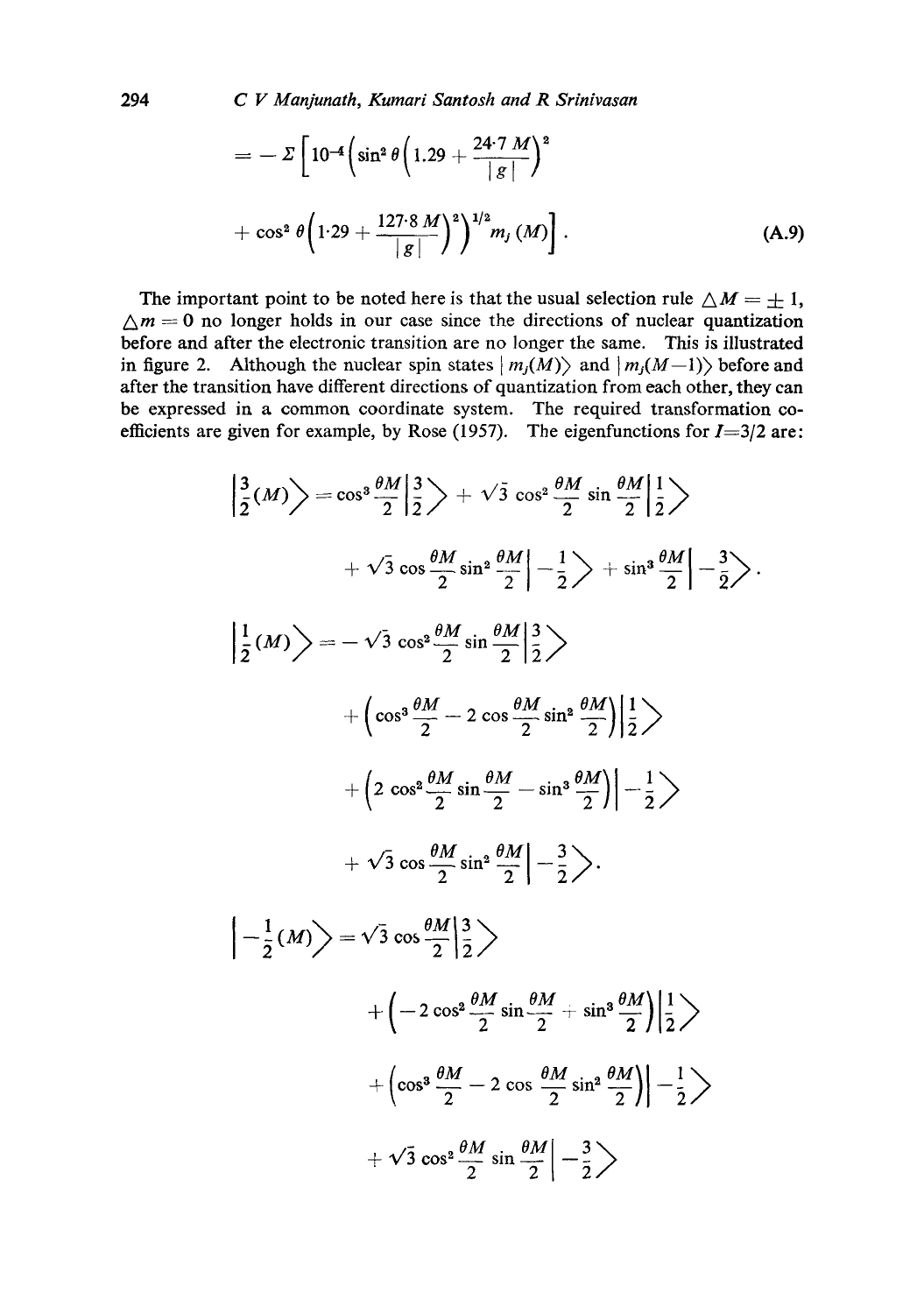*Hyperfine structure of exchange coupled pairs* 295

$$
\left|-\frac{3}{2}(M)\right>=-\sin^3\frac{\theta M}{2}\left|\frac{3}{2}\right>+\sqrt{3}\cos\frac{\theta M}{2}\sin^2\frac{\theta M}{2}\left|\frac{1}{2}\right>
$$

$$
-\sqrt{3}\cos^2\frac{\theta M}{2}\sin\frac{\theta M}{2}\left|-\frac{1}{2}\right>+\cos^3\frac{\theta M}{2}\left|-\frac{3}{2}\right>
$$

where,  $\theta M$  is the polar angle for the vector  $f<sub>i</sub>(M)$  along which the nuclear spin is quantized.

From eq. (A.6),

$$
\xi_j(M)=\eta_j(M)\cdot p/|\eta_j(M)|.
$$

Substituting for  $\eta_j(M)$  from eq. (A.5), and for  $|\eta_j(M)|$  from eq. (A.7), we have,

$$
\mathbf{f}_{J}(M) = \begin{pmatrix} \left(1.29 + \frac{24.7M}{|g|}\right) \sin \theta \\ 0 \\ \left(1.29 + \frac{127.8M}{|g|}\right) \cos \theta \end{pmatrix} / \begin{pmatrix} \sin^{2} \theta \left(1.29 + \frac{24.7M}{|g|}\right)^{2} \\ + \cos^{2} \theta \left(1.29 + \frac{127.8M}{|g|}\right)^{2} \right]^{1/2} \tag{A.10}
$$

By substituting for M the values  $-1$ , 0 or  $+1$ , the  $\mathfrak{c}_j(M)$  vectors can be found out. The  $f_j$  (0) vector is found to be along the magnetic field vector **p**. Thus  $\theta_0 = 0^\circ$ . The angle between any two of the above three vectors is given by the dot product between the respective vectors. Thus, when the magnetic field is along the direction of maximum zero field splitting  $D_z$ , we have  $\theta = 25^\circ$  and  $\theta_{-1} = 110^\circ$ ,  $\theta_{+1} = 24^\circ$ , where,  $\theta_{-1}$  is the angle between  $\mathfrak{e}_i$  (0) vector and  $\mathfrak{e}_i$  (-1) vector and  $\theta_{+1}$  is the angle between  $f_j$  (0) vector and  $f_j$  (+1) vector. For  $H \parallel D_{\text{max}}$ ,  $\theta = 47^\circ$  and  $\theta_{+1} = 30^\circ$ ,  $\theta_{-1} = 130^{\circ}$ .

We thus find that the  $\xi_i$  (--1) vector changes by more than 90° for the electronic transition  $|0\rangle \leftrightarrow |-1\rangle$ . The  $f_j (+1)$  vector changes by less than 90° for the  $| 0 \rangle \leftrightarrow | +1 \rangle$  transition. The transition probability is given by the equation

$$
\text{I}[M, M-1; m_1(M) m_2(M); m'_1(M-1) m'_2(M-1)] \propto \langle m_1(M) | m'_1(M-1) \rangle^2
$$

$$
\langle m_2(M) | m'_2(M-1) \rangle^2 \tag{A.11}
$$

The total number of possible combination of  $(m_1(M)m_2(M); m'_1(M-1) m'_2(M-1))$ for a case where  $I = 3/2$  is 256 and are given in table 1. The positions of the hyperfine lines with respect to the centre of each fine structure transition and the intensities of the hyperfine lines for  $H \parallel D_{\text{max}}$  are also given in table 1.